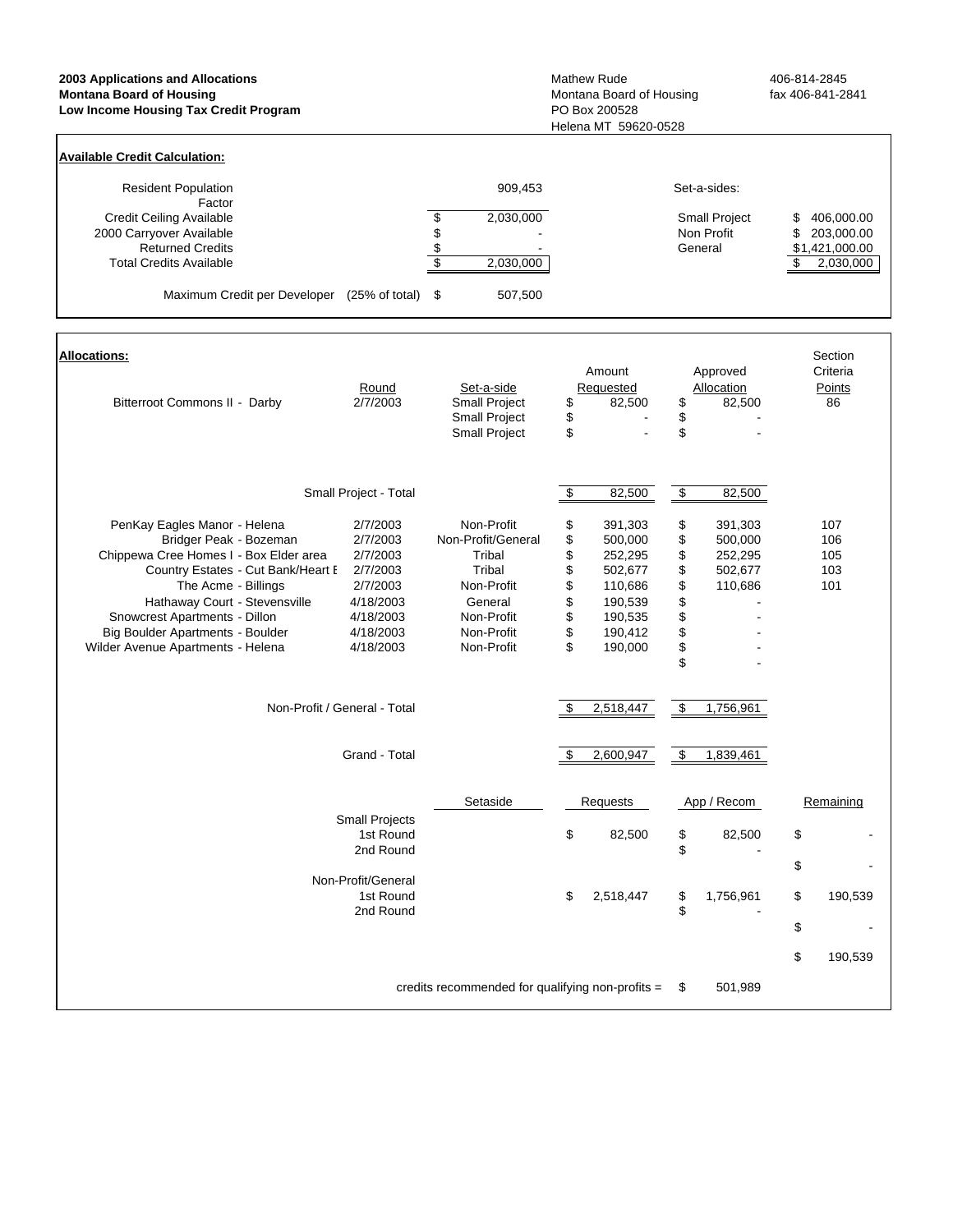| <b>Applications not Allocated</b>                                                                                                                                   |                                                          | Amount<br>Requested                                                                                     | Criteria<br>Points                                 |                                                                  |                            |  |                              |
|---------------------------------------------------------------------------------------------------------------------------------------------------------------------|----------------------------------------------------------|---------------------------------------------------------------------------------------------------------|----------------------------------------------------|------------------------------------------------------------------|----------------------------|--|------------------------------|
| Providence Square - Missoula<br>Snowcrest Apartments - Dillon<br>Big Boulder Apartments - Boulder<br>Hathaway Court - Stevensville<br>Georgetown Commons - Anaconda | 2/7/2003<br>2/7/2003<br>2/7/2003<br>2/7/2003<br>2/7/2003 | Non-Profit<br>Non-Profit<br>Non-Profit<br>General<br>Non-Profit<br><b>Total Applications not Funded</b> | \$<br>\$<br>\$<br>\$<br>\$<br>\$<br>\$<br>\$<br>\$ | 507,410<br>251,022<br>205,622<br>360,000<br>248,253<br>1,572,307 | \$<br>\$<br>\$<br>\$<br>\$ |  | 95<br>94<br>94<br>93.5<br>93 |
| <b>Applications not Ranked</b>                                                                                                                                      |                                                          |                                                                                                         | \$                                                 |                                                                  |                            |  |                              |
|                                                                                                                                                                     |                                                          | <b>Total Applications not Ranked</b><br><b>Grand Total Credits Requested</b>                            | \$<br>\$                                           | 4,173,254                                                        |                            |  |                              |

\* Project information is on the second sheet of this excel workbook

C:\Documents and Settings\cc6871\Local Settings\Temporary Internet Files\OLKBE\[2003 Tax Credit Projects1strnd.xls]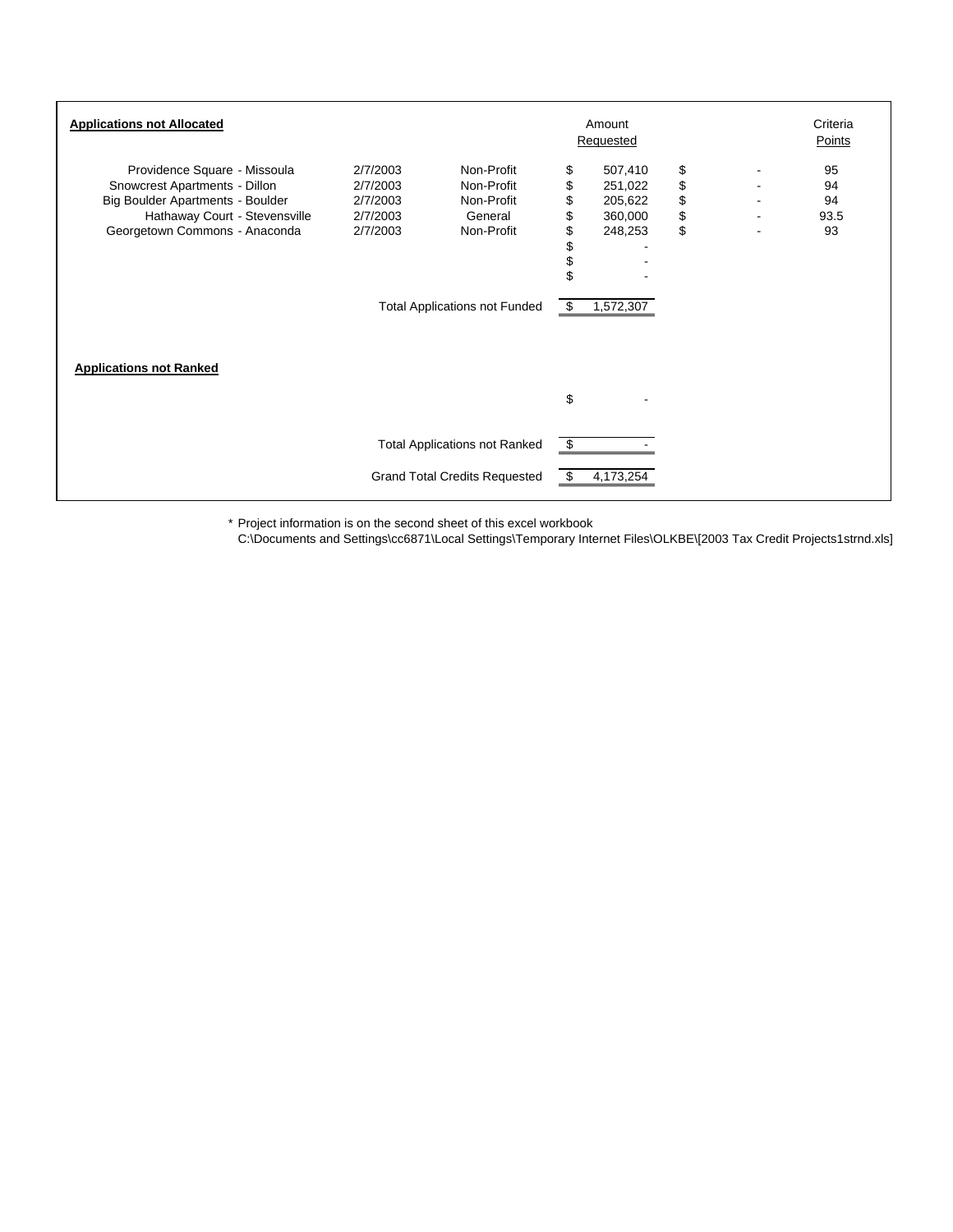| <b>Montana Board of Housing</b><br>Low Income Housing Tax Credit Program<br>2003 Projects Submitted |           |                               |                                                                                                     |                             |               |  |             |                   |                      |         | 30-May-03   | C:\Documents and Settings\cc6871\Local Settings\Temporary Internet Files\OLKBE\[2003 Tax Credit Projects1strnd.xls]Project Infi |    |                   |    |    |                |                                                             |
|-----------------------------------------------------------------------------------------------------|-----------|-------------------------------|-----------------------------------------------------------------------------------------------------|-----------------------------|---------------|--|-------------|-------------------|----------------------|---------|-------------|---------------------------------------------------------------------------------------------------------------------------------|----|-------------------|----|----|----------------|-------------------------------------------------------------|
| Submission                                                                                          | Board     |                               |                                                                                                     |                             |               |  | Reservation | Type of           | <b>Total Project</b> | Type of | Credit      | Credit                                                                                                                          |    | Low Income Units: |    |    | Total #        |                                                             |
| Deadline                                                                                            | Mtg Date  | Project Name                  | Address                                                                                             | City                        | Setaside      |  | Fee Paid    | Credits           | Costs                | Housing | Requested   | Awarded<br>County                                                                                                               |    |                   |    |    |                | Eff 1-Bdrm 2-bdrm 3-bdrm 4-bdrm Mgr of units Other Programs |
| 2/7/2003                                                                                            | 3/17/2003 | Bitterroot Commons II         | 501 & 503 Welcome Way                                                                               | Darby                       | small project |  | 1.238.00    | New Constr.       | 880,432.00           | Family  | 82,500      | 82.500<br>Ravalli                                                                                                               |    |                   |    |    |                |                                                             |
| 2/7/2003                                                                                            | 3/17/2003 | The Acme                      | 109 North Broadway                                                                                  | <b>Billings</b>             | Non-profit    |  | 1,500.00    | Acq Rehab         | 3,466,959.00         | Familv  | 110,686     | 110.686<br>Yellowstone                                                                                                          |    | 13                |    |    |                | HOME, CDBG, HIST(                                           |
| 2/7/2003                                                                                            | 3/17/2003 | Bridger Peak                  | Oak Street & Future 15th Stree Bozeman                                                              |                             |               |  | 7,500.00    | New Constr        | 5,753,233.00         | Elderly | 500,000     | 500,000<br>Gallatin                                                                                                             |    | 46                |    |    | 6              |                                                             |
| 2/7/2003                                                                                            | 3/17/2003 | <b>Big Boulder Apartments</b> | 501 East 4th Avenue                                                                                 | Boulder                     | Non-profit    |  | 3,084.00    | Acq Rehab         | 2,716,627.00         | Family  | 205,622     | Jefferson                                                                                                                       |    | 24                |    |    | 36             | <b>HOME</b>                                                 |
| 2/7/2003                                                                                            | 3/17/2003 | Chippewa Cree Homes I         | In and around Box Elder                                                                             | <b>Box Elder</b>            |               |  | 3.784.00    | Acq Rehab         | 2,897,784.00         | Family  | 252,295     | 252,295 Hill                                                                                                                    |    |                   |    | 22 | 3              |                                                             |
| 2/7/2003                                                                                            | 3/17/2003 | Country Estates               | Scattered sites                                                                                     | <b>Browning/Heart Butte</b> |               |  | 7,450.00    | New Constr        | 4,340,257.00         | Family  | 502,677     | Glacier<br>502,677                                                                                                              |    |                   |    | 35 | 35             |                                                             |
| 2/7/2003                                                                                            | 3/17/2003 | Georgetown Commons            | Pennsylvania & Cedar St.                                                                            | Anaconda                    | Non-profit    |  | 3.724.00    | New Constr        | 2,548,982.00         | Family  | 248,253     | - Deer Lodge                                                                                                                    |    |                   | 20 | 10 | 3 <sup>1</sup> |                                                             |
| 2/7/2003                                                                                            | 3/17/2003 | Hathaway Court                | <b>Fifth Street</b>                                                                                 | Stevensville                |               |  | 5.400.00    | New Constr.       | 3,699,255.00         | Family  | 360,000     | · Ravalli                                                                                                                       |    |                   | 10 | 26 | 36             |                                                             |
| 2/7/2003                                                                                            | 3/17/2003 | PenKay Eagles Manor           | 715 Fee Street                                                                                      | Helena                      | Non-profit    |  | 5,870.00    | Acq Rehab         | 5,132,772.00         | Elderly | 391,303     | Lewis & Clark<br>391.303                                                                                                        | 50 | 16                |    |    | 66             | HOME, CDBG?                                                 |
| 2/7/2003                                                                                            | 3/17/2003 | Providence Square             | <b>Great Northern Avenue</b>                                                                        | Missoula                    |               |  | 7.611.00    | New Constr        | 5,807,006.00         | Family  | 507,410 \$  | Missoula                                                                                                                        |    |                   | 27 | 26 | 54             |                                                             |
| 2/7/2003                                                                                            | 3/17/2003 | <b>Snowcrest Apartments</b>   | SW Corner Noble & Skihi Roac Dillon                                                                 |                             | Non-profit    |  | 3.765.00    | <b>New Constr</b> | 2,676,507.00         | Family  | 251,022 \$  | Beaverhead                                                                                                                      |    |                   | 20 | 10 | $3^{\circ}$    |                                                             |
| 4/18/2003                                                                                           | 6/18/2003 | Hathawav Court                | <b>Fifth Street</b>                                                                                 | Stevensville                |               |  | 2,858.00    | New Constr        | 2,096,671.00         | Family  | 190,539     | - Ravalli                                                                                                                       |    |                   |    | 15 |                |                                                             |
| 4/18/2003                                                                                           | 6/18/2003 | <b>Snowcrest Apartments</b>   | SW Corner Noble & Skihi Roac Dillon                                                                 |                             | Non-profit    |  | 2,858.00    | <b>New Constr</b> | 2,087,831.00         | Family  | 190,535 \$  | Beaverhead                                                                                                                      |    |                   | 15 |    | 24             |                                                             |
| 4/18/2003                                                                                           | 6/18/2003 | <b>Big Boulder Apartments</b> | 501 East 4th Avenue                                                                                 | Boulder                     | Non-profit    |  | 2,856.00    | Acq Rehab         | 2,748,943.00         | Family  | 190,412 \$  | - Jefferson                                                                                                                     |    | 26                |    |    | 36             | <b>HOME</b>                                                 |
| 4/18/2003                                                                                           | 6/18/2003 | <b>Wilder Apartments</b>      | 1600 Block of Wilder                                                                                | Helena                      | Non-profit    |  | 2,850.00    | New Constr.       | 2,729,475.00         | Family  | 190,000     | - Lewis & Clark                                                                                                                 |    | 22                |    |    | 31             | <b>HOME</b>                                                 |
|                                                                                                     |           |                               | These applications are submitting for less credits for the remaining \$190,539 from the first round |                             |               |  | 62,348      |                   | 49,582,734           |         | \$4,173,254 | \$1,839,461                                                                                                                     |    |                   |    |    | 517            |                                                             |

\*\* This project has already received \$112,466 in credits and is seeking additional